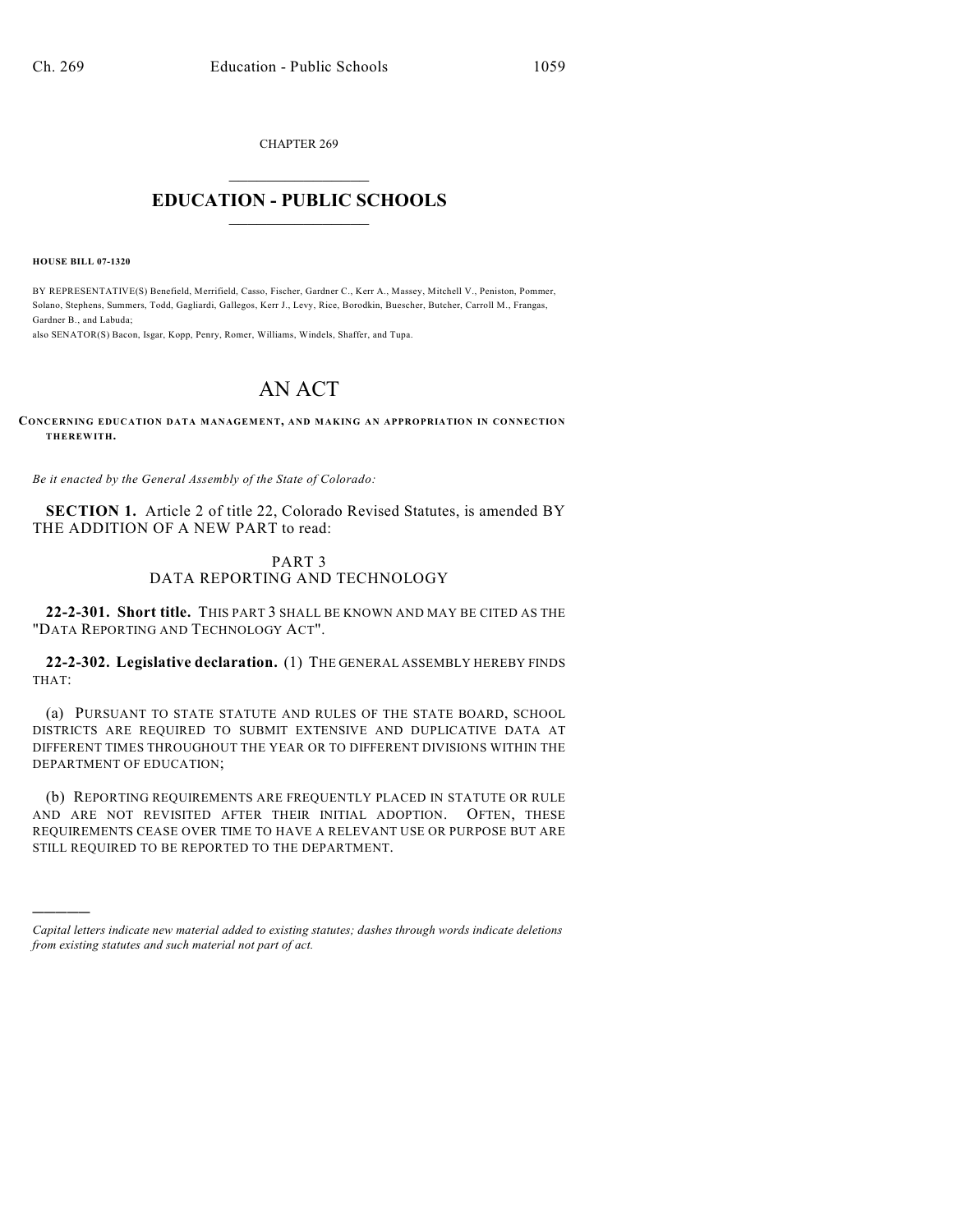(c) SCHOOL DISTRICTS RECOGNIZE THE VALUE OF COLLECTING AND SUBMITTING DATA THAT WILL BE USED TO TRACK STUDENT ACHIEVEMENT, TO QUALIFY FOR STATE FUNDS, OR TO SUPPORT ACCOUNTABILITY FOR STUDENT ACHIEVEMENT OR COMPLIANCE MEASURES, BUT OFTEN FIND THAT THE STAFF TIME REQUIRED TO PREPARE REPORTS AND SUBMIT REQUIRED DATA UNDER FEDERAL AND STATE STATUTES AND RULES TAKES HUMAN AND CAPITAL RESOURCES THAT COULD BE BETTER SPENT ON PROVIDING STUDENT INSTRUCTION;

(d) THE DEPARTMENT WORKS TO MAKE DATA REPORTING PRODUCTIVE AND MEANINGFUL, BUT FACES ITS OWN INTERNAL CHALLENGES IN TERMS OF FUNDING, ADEQUATE STAFFING LEVELS, AND THE ABILITY TO OVERHAUL ANTIQUATED DATA TECHNOLOGY SYSTEMS;

(e) THE ELEMENTARY AND SECONDARY EDUCATION SYSTEM IN COLORADO SPENDS CONSIDERABLE AMOUNTS OF MONEY MAINTAINING MULTIPLE, OFTEN OUT-OF-DATE, COMPUTER SYSTEMS FOR DATA COLLECTION AND TRANSMISSION. DUE TO THE LACK OF A SINGLE STATEWIDE DATA SYSTEM, DATA OFTEN CANNOT BE ACCESSED, EVEN WHEN ACTING IN COMPLIANCE WITH FEDERAL PRIVACY RESTRAINTS, BY OTHERS WITHIN THE DEPARTMENT, SCHOOL DISTRICTS SEEKING COMPARISONS WITH OTHER DISTRICTS FOR BEST PRACTICES, OR RESEARCHERS AND FOUNDATIONS SEEKING TO CONDUCT RESEARCH ON THE COLORADO PUBLIC SCHOOL SYSTEM AND ITS STUDENTS.

(2) IT IS THEREFORE THE INTENT OF THE GENERAL ASSEMBLY IN ENACTING THIS PART 3 TO ACHIEVE THE FOLLOWING PURPOSES:

(a) TO IMPROVE THE COLLECTION OF DATA BY STREAMLINING THE SUBMISSION AND REPORTING OF DATA;

(b) TO CREATE SHARED GOALS AND SHARED EXPECTATIONS FOR DATA COLLECTION AND TECHNOLOGY FOR ELEMENTARY AND SECONDARY EDUCATION IN COLORADO;

(c) TO REQUIRE SCHOOL DISTRICTS AND PUBLIC SCHOOLS TO SUBMIT DATA THAT IS RELEVANT TO STUDENT ACHIEVEMENT AND WILL ENHANCE AND IMPROVE THE MANNER IN WHICH SCHOOL DISTRICTS AND PUBLIC SCHOOLS PROVIDE AND EVALUATE STUDENT INSTRUCTION;

(d) TO EXPLORE THE POSSIBILITY OF IMPLEMENTING A SINGLE STATEWIDE EDUCATION DATA COLLECTION SYSTEM WITH THE PURPOSE OF REDUCING THE MANPOWER AND COST OF SUBMITTING REQUIRED DATA TO THE DEPARTMENT; AND

(e) TO DEPLOY THE SINGLE STATEWIDE EDUCATION DATA COLLECTION SYSTEM AS A SYSTEM OF DATA EXCHANGE THAT IS BASED ON AUTOMATIC FILE EXCHANGES RATHER THAN MANUAL PROCESSES REQUIRING PERSONNEL TO UPLOAD ELECTRONIC FILES VIA MESSAGING, WEB UPLOADS, OR OTHER FILE TRANSFER METHODS REQUIRING HUMAN INTERVENTION.

**22-2-303. Definitions.** AS USED IN THIS PART 3, UNLESS THE CONTEXT OTHERWISE REQUIRES: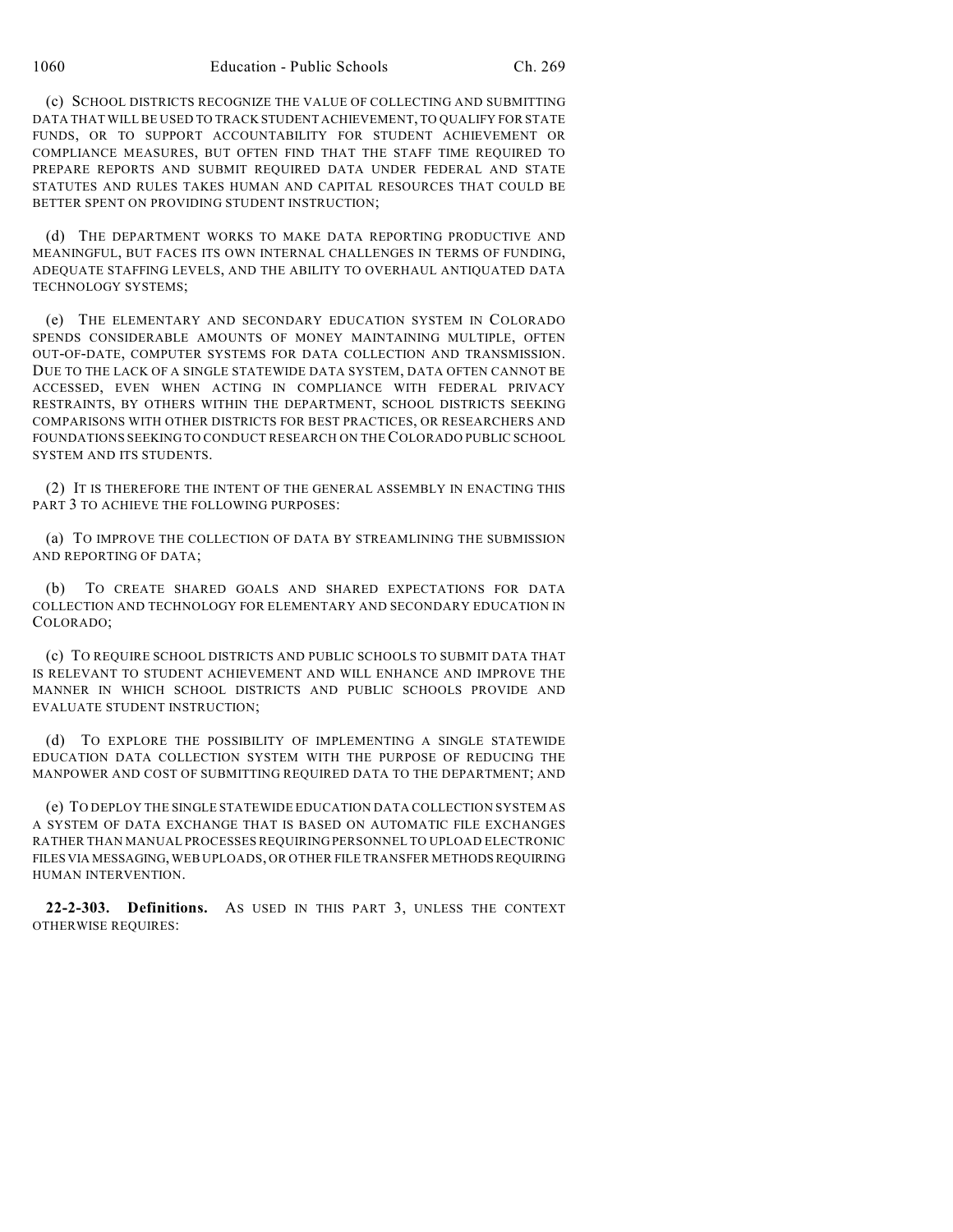(1) "COMMISSIONER" MEANS THE COMMISSIONER OF EDUCATION APPOINTED PURSUANT TO SECTION 1 OF ARTICLE IX OF THE STATE CONSTITUTION.

(2) "CURRENT DATA TECHNOLOGY SYSTEM" MEANS THE DATA TECHNOLOGY SYSTEM OR SYSTEMS IN USE BY THE DEPARTMENT AS OF THE EFFECTIVE DATE OF THIS PART<sub>3</sub>.

(3) "DATA DICTIONARY" MEANS AN ESSENTIAL COMPONENT OF DATA MANAGEMENT ADOPTED BY THE DEPARTMENT PURSUANT TO SECTION 22-2-305 THAT DEFINES ALL OF THE DATA ELEMENTS THE DEPARTMENT COLLECTS FROM SCHOOL DISTRICTS AND PUBLIC SCHOOLS AND DESCRIBES THE METHODS BY WHICH THE DEPARTMENT COLLECTS THE DATA THROUGH THE SINGLE STATEWIDE DATA COLLECTION SYSTEM.

(4) "DEPARTMENT" MEANS THE DEPARTMENT OF EDUCATION CREATED AND EXISTING PURSUANT TO SECTION 24-1-115, C.R.S.

(5) "EDAC" MEANS THE EDUCATION DATA ADVISORY COMMITTEE CREATED PURSUANT TO SECTION 22-2-304.

(6) "PUBLIC SCHOOL" MEANS A CHARTER SCHOOL AUTHORIZED BY A SCHOOL DISTRICT PURSUANT TO PART 1 OF ARTICLE 30.5 OF THIS TITLE OR AN INSTITUTE CHARTER SCHOOL AUTHORIZED BY THE STATE CHARTER SCHOOL INSTITUTE PURSUANT TO PART 5 OF ARTICLE 30.5 OF THIS TITLE.

(7) "STATE BOARD" MEANS THE STATE BOARD OF EDUCATION CREATED AND EXISTING PURSUANT TO SECTION 1 OF ARTICLE IX OF THE STATE CONSTITUTION.

**22-2-304. Education data advisory committee - creation - duties - repeal.** (1) THE STATE BOARD SHALL DESIGNATE AT LEAST FIVE VOLUNTEER SCHOOL DISTRICTS AND TWO VOLUNTEER BOARDS OF COOPERATIVE SERVICES AND A VOLUNTEER CHARTER SCHOOL, THAT ARE REPRESENTATIVE OF THE STATE AS TO PUPIL SIZE AND POPULATION, TO SEND REPRESENTATIVES TO FORM A VOLUNTARY COMMITTEE, TO BE KNOWN AS THE EDUCATION DATA ADVISORY COMMITTEE. THE EDAC SHALL WORK WITH THE DEPARTMENT TO REVIEW SCHOOL DISTRICT DATA REPORTING REQUIREMENTS AND MAKE RECOMMENDATIONS AS PROVIDED IN THIS SECTION.

(2) THE EDAC SHALL:

(a) REVIEW THE STATUTORY AND REGULATORY DATA REPORTING REQUIREMENTS APPLICABLE TO SCHOOL DISTRICTS AND PUBLIC SCHOOLS AND DETERMINE WHETHER THE BENEFITS DERIVED FROM THE REPORTS ARE OUTWEIGHED BY THE INCREASED ADMINISTRATIVE COSTS INCURRED BY THE SCHOOL DISTRICTS AND PUBLIC SCHOOLS IN PREPARING AND SUBMITTING THE REPORTS;

(b) IDENTIFY THOSE STATUTORY AND REGULATORY DATA REPORTING REQUIREMENTS THAT ARE DUPLICATIVE OR OBSOLETE AND MAY BE COMBINED, ELIMINATED, OR OTHERWISE STREAMLINED;

(c) REVIEW EACH DATA REPORTING REQUEST MADE TO SCHOOL DISTRICTS AND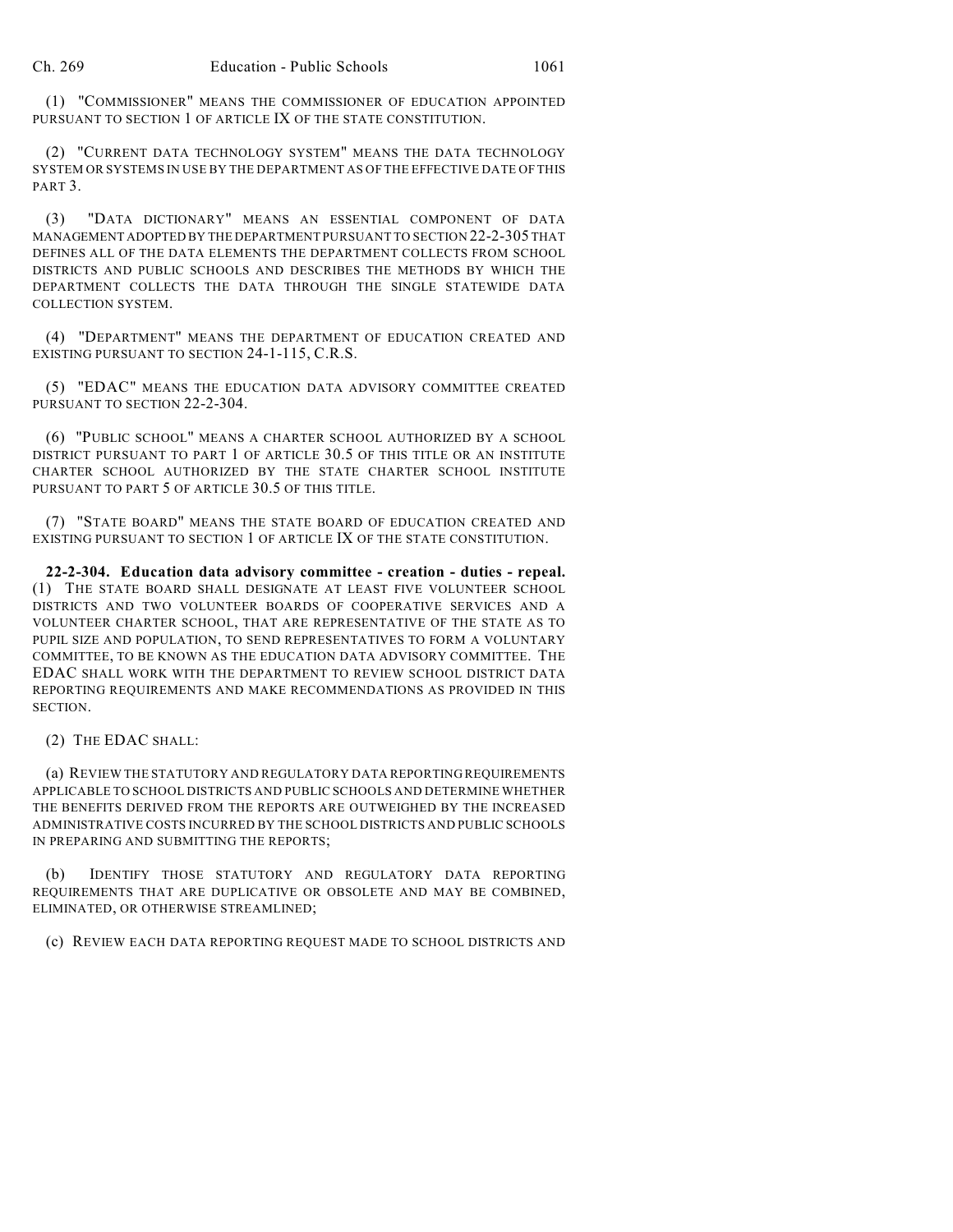PUBLIC SCHOOLS THAT IS NOT REQUIRED BY STATUTE OR BY RULE AND NOTIFY SCHOOL DISTRICTS AND PUBLIC SCHOOLS AS TO WHETHER COMPLIANCE WITH THE REQUEST IS MANDATORY OR VOLUNTARY;

(d) REVIEW ALL PROPOSED DATA REPORTING REQUIREMENTS, WHETHER PROPOSED IN STATE OR FEDERAL LEGISLATION OR IN RULES, AND MAKE RECOMMENDATIONS TO THE DEPARTMENT CONCERNING WHETHER THE REQUIREMENTS ARE NECESSARY AND APPROPRIATE; AND

(e) ADVISE THE DEPARTMENT ON THE IMPACT OF DATA PRACTICES AND TECHNOLOGY ON SCHOOL DISTRICTS AND PUBLIC SCHOOLS.

(3) THE EDAC SHALL ANNUALLY, OR MORE OFTEN IF NECESSARY, MAKE RECOMMENDATIONS TO THE STATE BOARD AND THE EDUCATION COMMITTEES OF THE SENATE AND THE HOUSE OF REPRESENTATIVES, OR ANY SUCCESSOR COMMITTEES, FOR THE REPEAL OR AMENDMENT OF STATUTORY AND REGULATORY DATA REPORTING REQUIREMENTS THAT THE EDAC HAS IDENTIFIED AS DUPLICATIVE, OBSOLETE, OR INEFFICIENT.

(4) THE EDAC SHALL IDENTIFY THOSE REPORTING REQUIREMENTS THAT MAY BE CONSOLIDATED INTO A SINGLE REPORT OR A SINGLE SUBMISSION FOR PURPOSES OF STREAMLINING DATA SUBMISSION FOR SCHOOL DISTRICTS AND PUBLIC SCHOOLS.

(5) (a) THIS SECTION IS REPEALED, EFFECTIVE JULY 1, 2017.

(b) PRIOR TO SUCH REPEAL, THE EDAC SHALL BE REVIEWED AS PROVIDED IN SECTION 2-3-1203, C.R.S.

**22-2-305. Data dictionary - legislative declaration - creation - contents report.** (1) (a) THE GENERAL ASSEMBLY FINDS THAT THERE IS A NEED FOR CONSISTENCY IN ELECTRONIC DATA SUBMISSION PROTOCOLS AND REQUIREMENTS TO ALLOW SCHOOL DISTRICTS AND PUBLIC SCHOOLS TO SUBMIT DATA FOR MULTIPLE REPORTS IN ONE TRANSACTION. UNDER THE EXISTING DATA SUBMISSION SYSTEM, SCHOOL DISTRICTS AND PUBLIC SCHOOLS ARE OFTEN FORCED TO REPORT DATA THAT IS KNOWN TO BE INCORRECT BECAUSE OF AN EXISTING INABILITY TO CORRECT OR RESUBMIT DATA THROUGH THE CURRENT DATA TECHNOLOGY SYSTEM. THE GENERAL ASSEMBLY FINDS THAT THE PRIORITY IN DATA COLLECTION AND SUBMISSION MUST BE THE EFFICIENT COLLECTION AND USE OF ACCURATE, RELEVANT DATA.

(b) THE GENERAL ASSEMBLY FINDS THEREFORE THAT, WITH THE CREATION AND IMPLEMENTATION OF A DATA DICTIONARY, THE DEPARTMENT MAY BRING CONSISTENCY AND GREATER ACCURACY TO THE DATA ELEMENTS COLLECTED FROM SCHOOL DISTRICTS AND PUBLIC SCHOOLS AND INCREASE THE EFFICIENCY OF EDUCATION DATA SUBMISSION AND COLLECTION BY NOT COLLECTING THE SAME DATA ELEMENTS MORE OFTEN THAN NECESSARY.

(2) (a) THE DEPARTMENT SHALL DEVELOP AND DISTRIBUTE TO THE SCHOOL DISTRICTS AND PUBLIC SCHOOLS A DATA DICTIONARY TO DEFINE THE DATA THE DEPARTMENT WILL COLLECT AND THE METHODS AND PROTOCOLS BY WHICH SCHOOL DISTRICTS AND PUBLIC SCHOOLS WILL SUBMIT THE DATA. AT A MINIMUM, THE DATA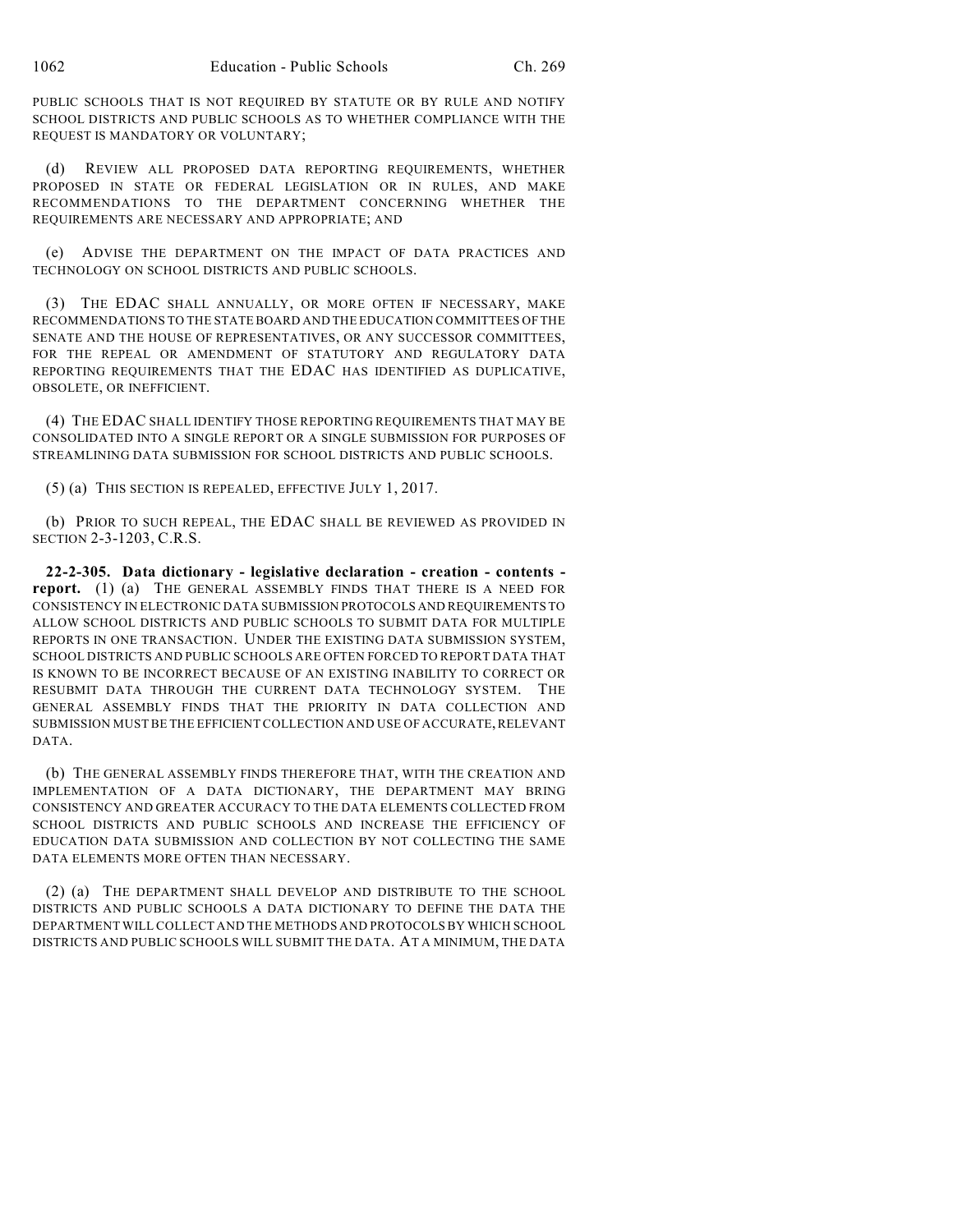DICTIONARY SHALL INCLUDE THE FOLLOWING ITEMS:

(I) A MAP OF THE CURRENT DATA COLLECTION REQUIREMENTS, INCLUDING THE DEFINITION OF EACH DATA ELEMENT, WHEN EACH DATA ELEMENT IS COLLECTED, IDENTIFICATION OF THE EXTERNAL REPORTS FOR WHICH EACH DATA ELEMENT IS USED, AND IDENTIFICATION OF THE METHOD BY WHICH EACH DATA ELEMENT IS COLLECTED;

(II) A DESCRIPTION OF THE FORMAT FOR DATA SUBMISSION, ACCEPTABLE VALUES IN DATA SUBMISSION, THE AVAILABLE OPTIONS FOR DEALING WITH DATA FIELDS FOR WHICH THE SUBMITTING SCHOOL DISTRICT OR PUBLIC SCHOOL DOES NOT HAVE INFORMATION, AND LOGICAL COMPARISONS TO PRIOR REPORTS;

(III) IDENTIFICATION OF DATA RELATIONSHIPS;

(IV) DATA ELEMENT TABLES; AND

(V) IDENTIFICATION OF DATA ELEMENT LOCATIONS WITHIN DATA ACCESS TOOLS.

(b) IN DEVELOPING THE DATA DICTIONARY, THE DEPARTMENT SHALL SEEK AND APPLY INPUT FROM SCHOOL DISTRICTS, PUBLIC SCHOOLS, AND THE EDAC. IN ADDITION, THE DEPARTMENT SHALL ENSURE THAT THE DATA ELEMENTS INCLUDED IN THE DATA DICTIONARY ARE ALIGNED WITH THE DESCRIPTIONS AND DEFINITIONS OF DATA ELEMENTS THAT ARE USED BY NATIONAL EDUCATION ORGANIZATIONS SUCH AS THE FEDERAL DEPARTMENT OF EDUCATION AND OTHER ORGANIZATIONS THAT SET NATIONAL EDUCATION STANDARDS AND RATINGS.

(3) ON OR BEFORE AUGUST 1, 2007, THE DEPARTMENT SHALL REPORT THE STATUS OF THE DATA DICTIONARY TO THE STATE BOARD, THE EDUCATION COMMITTEES OF THE SENATE AND HOUSE OF REPRESENTATIVES, OR ANY SUCCESSOR COMMITTEES, THE GOVERNOR, SCHOOL DISTRICTS, AND THE EDAC. AT A MINIMUM, THE REPORT SHALL INCLUDE:

(a) A DESCRIPTION OF HOW MANY SCHOOL DISTRICTS AND PUBLIC SCHOOLS WERE INVOLVED IN THE PROCESS OF CREATING THE DATA DICTIONARY, THE EXTENT TO WHICH THE EDAC WAS INVOLVED IN THE PROCESS, AND THE MANNER OF THE SCHOOL DISTRICTS', PUBLIC SCHOOLS', AND THE EDAC'S INVOLVEMENT;

(b) AN EXPLANATION OF THE DEPARTMENT'S METHODS AND CONSIDERATIONS IN CREATING THE DATA DICTIONARY, INCLUDING THE EXTENT TO WHICH THE DEPARTMENT CONSIDERED MODELS FROM OTHER STATES;

(c) AN EXPLANATION OF THE MANNER IN WHICH SCHOOL DISTRICTS AND PUBLIC SCHOOLS WILL ACCESS THE DATA DICTIONARY; AND

(d) THE METHOD BY AND FREQUENCY WITH WHICH THE DEPARTMENT PLANS TO REVIEW AND UPDATE THE DATA DICTIONARY.

(4) THE DEPARTMENT SHALL ENSURE THAT THE DATA DICTIONARY IS FULLY OPERATIONAL AND AVAILABLE FOR USE ON OR BEFORE OCTOBER 1, 2007.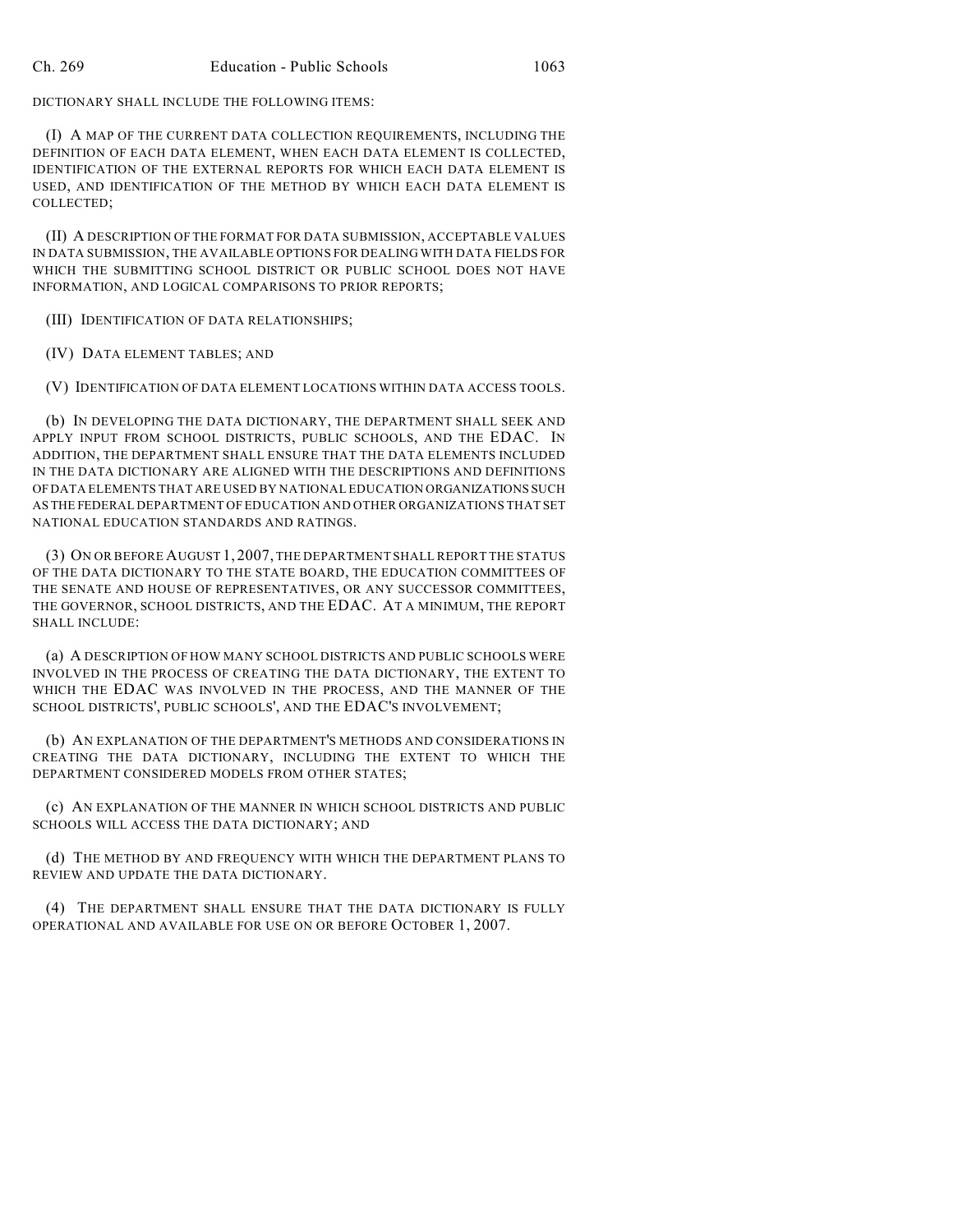(5) THE GENERAL ASSEMBLY FINDS AND DECLARES THAT, FOR PURPOSES OF SECTION 17 OF ARTICLE IX OF THE STATE CONSTITUTION, THE CREATION AND IMPLEMENTATION OF THE DATA DICTIONARY PURSUANT TO THIS SECTION IS AN IMPORTANT ELEMENT OF ACCOUNTABILITY REPORTING AND MAY THEREFORE RECEIVE FUNDING FROM THE STATE EDUCATION FUND CREATED IN SECTION 17 (4) OF ARTICLE IX OF THE STATE CONSTITUTION.

**22-2-306. Advance notice - legislative declaration - data collection - data submission changes - website update - submission windows.** (1) THE GENERAL ASSEMBLY FINDS THAT IT IS IMPERATIVE THAT SCHOOL DISTRICTS AND PUBLIC SCHOOLS RECEIVE ADEQUATE ADVANCE NOTICE OF CHANGES IN DATA SUBMISSION REQUIREMENTS TO ENABLE THEM TO EFFECTIVELY COMPLY WITH THE NEW REQUIREMENTS. THE GENERAL ASSEMBLY FURTHER FINDS THAT THE DEPARTMENT MUST ALLOW SCHOOL DISTRICTS AND PUBLIC SCHOOLS THE NECESSARY TIME IN WHICH TO COMPLY WITH CHANGES IN DATA SUBMISSION REQUIREMENTS IN ORDER TO ENSURE THAT THE SCHOOL DISTRICTS AND PUBLIC SCHOOLS PROVIDE ACCURATE DATA.

(2) THE DEPARTMENT SHALL PROVIDE TO SCHOOL DISTRICTS, PUBLIC SCHOOLS, AND VENDORS NOTICE OF NEW FEDERAL OR STATE DATA SUBMISSION REQUIREMENTS OR CHANGES TO EXISTING FEDERAL OR STATE DATA SUBMISSION REQUIREMENTS WITHIN ONE BUSINESS DAY AFTER RECEIVING THE NEW OR CHANGED REQUIREMENTS. THE DEPARTMENT SHALL NOTIFY SCHOOL DISTRICTS, PUBLIC SCHOOLS, AND VENDORS OF NEW OR CHANGED FEDERAL OR STATE DATA SUBMISSION REQUIREMENTS AND COMMUNICATE ANY OTHER PERTINENT INFORMATION THROUGH AN ELECTRONIC MAIL LIST DEVELOPED BY THE DEPARTMENT TO WHICH SCHOOL DISTRICTS, PUBLIC SCHOOLS, AND VENDORS MAY SUBSCRIBE. THE DEPARTMENT SHALL ALSO CONDUCT INFORMATIONAL MEETINGS THAT ALLOW SCHOOL DISTRICTS, PUBLIC SCHOOLS, AND VENDORS TO ASK QUESTIONS AND RECEIVE TECHNICAL SUPPORT TO ENSURE ACCURACY AND EFFICIENCY IN DATA SUBMISSION.

(3) TO IMPROVE THE ACCURACY OF SUBMITTED DATA AND MINIMIZE INACCURATE DATA SUBMISSIONS AND ERRORS IN DATA SUBMITTED BY SCHOOL DISTRICTS AND PUBLIC SCHOOLS, THE DEPARTMENT SHALL UPDATE DATA REPORTING REQUIREMENTS ON THE DEPARTMENT WEBSITE ON A REGULAR BASIS. AT A MINIMUM, THE DEPARTMENT SHALL ENSURE THAT THE DEPARTMENT WEBSITE IS UPDATED WITHIN SIXTY DAYS AFTER RECEIVING NOTICE OF ANY CHANGES TO STATE OR FEDERAL DATA REPORTING REQUIREMENTS. SCHOOL DISTRICTS AND PUBLIC SCHOOLS SHALL COMPLY WITH A CHANGE TO STATE OR FEDERAL DATA REPORTING REQUIREMENTS NO LATER THAN NINETY DAYS AFTER THE DEPARTMENT UPDATES THE WEBSITE WITH THE CHANGE.

(4) TO ASSIST THE DEPARTMENT, SCHOOL DISTRICTS, AND PUBLIC SCHOOLS IN EXERCISING REASONABLE MANAGEMENT OVER DATA COLLECTION AND SUBMISSION ACTIVITIES, THE STATE BOARD SHALL HAVE NINETY DAYS AFTER THE EFFECTIVE DATE OF LEGISLATION THAT ALTERS DATA COLLECTION REQUIREMENTS TO PROMULGATE RULES TO IMPLEMENT THE CHANGES. EACH SCHOOL DISTRICT AND PUBLIC SCHOOL SHALL HAVE NINETY DAYS AFTER PUBLICATION OF THE RULES TO REFORMAT ITS DATA SYSTEMS.

**SECTION 2. Repeal.** 22-2-116 (2), Colorado Revised Statutes, is repealed.